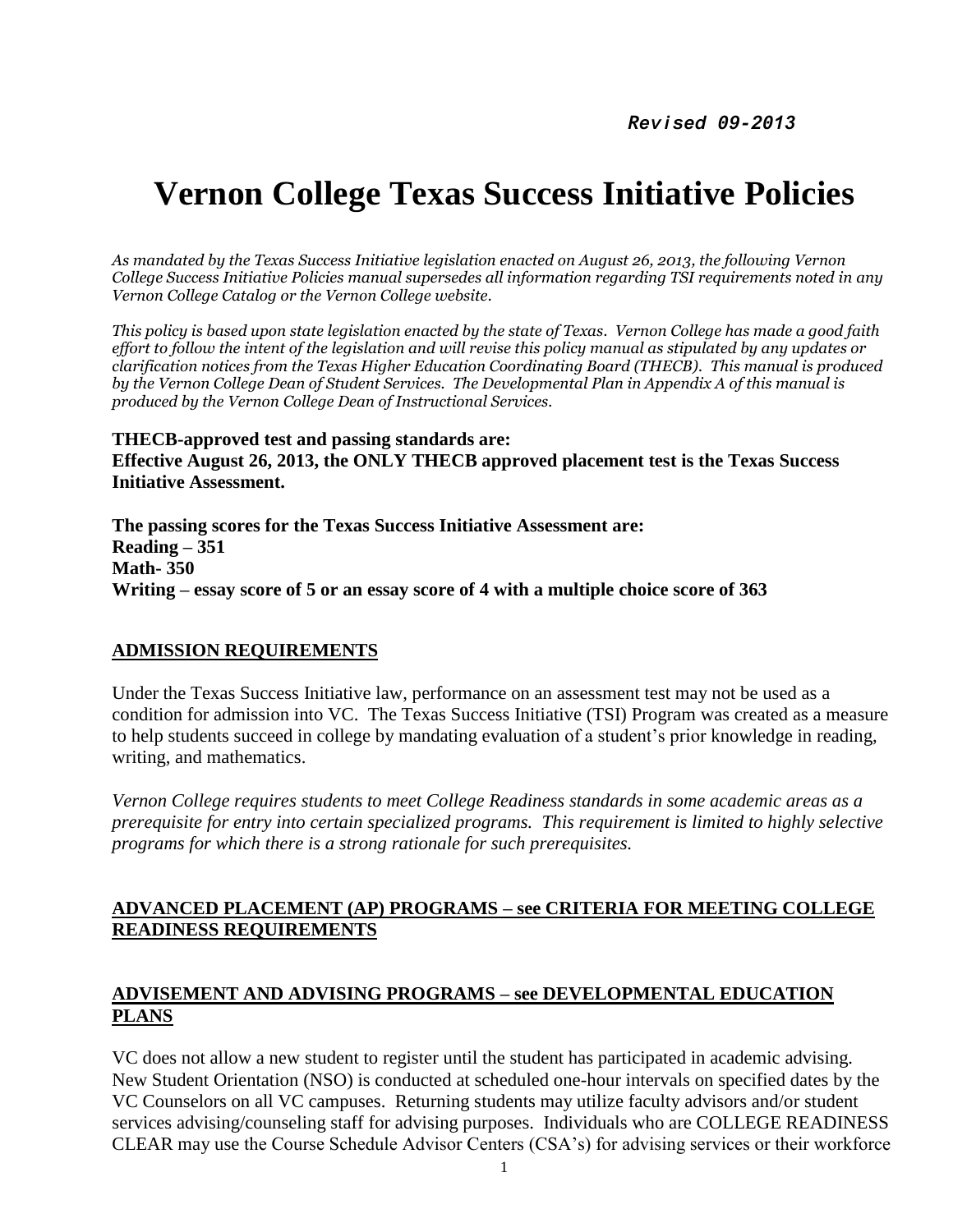program advisor/instructor and then register by Campus Connect or in open registration. Students who are seeking waived certificates, have passed all sections of approved assessment tests, and/or meet Success Initiative exemptions are noted as COLLEGE READINESS CLEAR. Returning students who are NOT COLLEGE READINESS CLEAR may submit a completed Trial Schedule each semester to a VC Counselor for signed approval prior to registration. Students who are NOT COLLEGE READINESS CLEAR status may also see VC Counselors on an individual basis by calling the Student Services offices for a scheduled appointment.

# **ASSESSMENT TESTS – see COLLEGE READINESS STANDARDS**

# **ATTENDANCE FOR DEVELOPMENTAL ACTIVITIES**

According to VC's developmental education plan a student whose performance is below the minimum passing standard set by the Coordinating Board for a tested skill area on the TSI Assessment must continuously participate in a developmental education program until the student is considered COLLEGE READINESS CLEAR in all three academic areas of reading, writing, and math. "Continuously" means that until the institution certifies that a student has successfully completed developmental education, a student must enroll and participate in at least one developmental program during each semester he/she is enrolled. It is the "best practices" of Vernon College to make every effort for students to enroll each semester in all the developmental classes for each area (reading, writing, and math) that they are deficient in; however, this might not be possible due to scheduling or closed classes.

Each student will be held responsible for his/her classroom attendance. Excessive absenteeism (see course syllabus/outline) in a developmental course/program will result in a student being administratively withdrawn. The grade of "WF" will be awarded for administrative withdrawals.

# **BLIND STUDENTS – see SPECIAL TESTING ACCOMMODATIONS**

Blind students are required to take the TSI Assessment test with appropriate accommodations. Blind students who seek waived certificates, pass all sections of approved assessment tests, and/or meet Success Initiative exemptions are considered COLLEGE READINESS CLEAR. Accommodations for students with sight disabilities can be made with the Director of Special Services and the Testing Coordinator.

# **CASUAL ENRICHMENT STUDENTS – see EXEMPTIONS/EXCEPTIONS**

The Success Initiative law indicates each institution may exempt a non-degree seeking or non-certificate seeking student from the COLLEGE READINESS requirements. If a student subsequently chooses to seek a degree, all developmental education requirements apply. Casual enrichment students are limited to taking only those college level courses that do not have a COLLEGE READINESS prerequisite associated with them.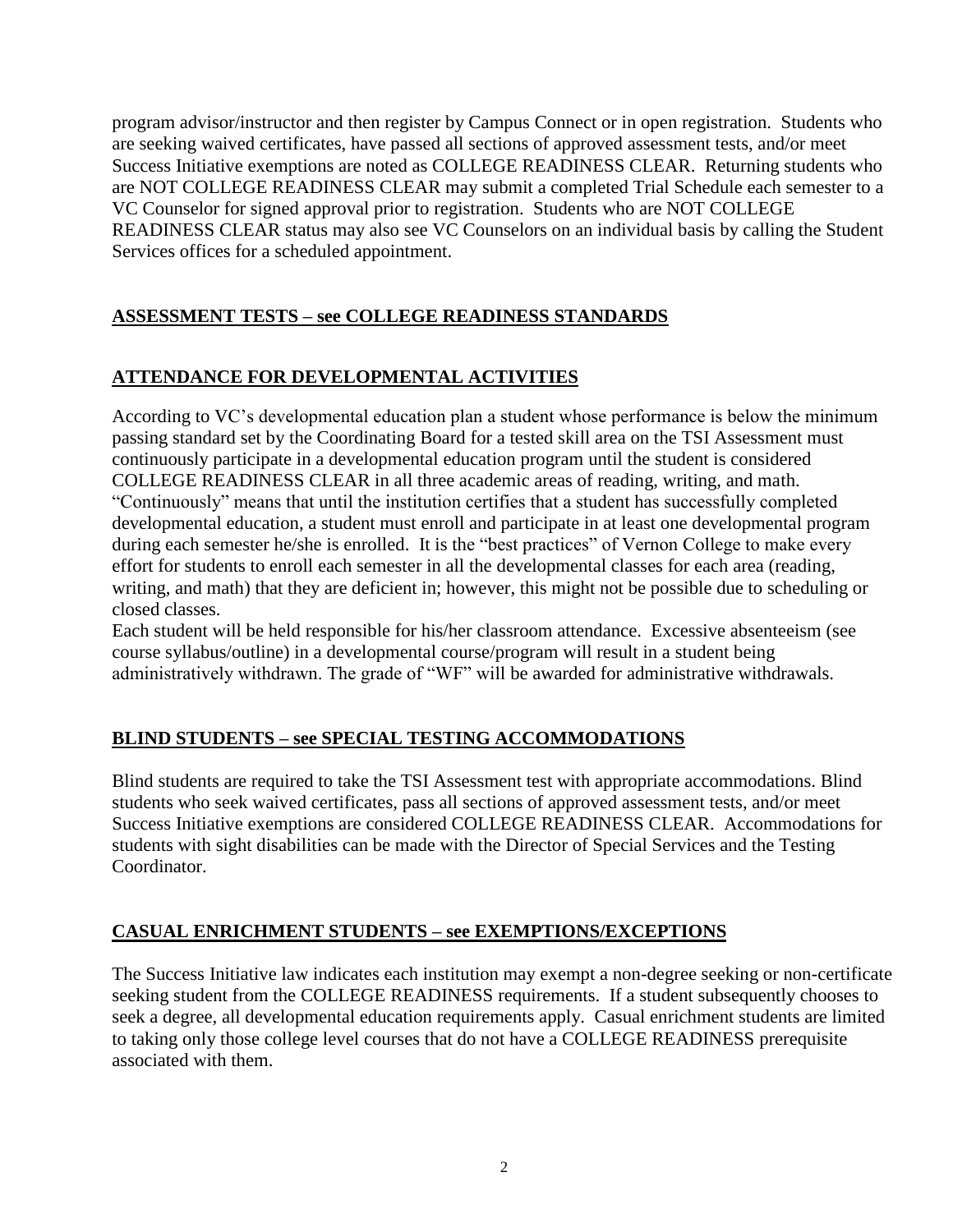### **CERTIFICATE PROGRAMS – see EXEMPTIONS/EXCEPTIONS**

COLLEGE READINESS requirements do not apply to students enrolled in one-year certificate programs (42 or fewer semester credit hours). Students who enroll outside of their certificate programs must meet prerequisites for each course in which they choose to enroll.

*Vernon College requires students to meet specific COLLEGE READINESS standards in some certificate programs as a prerequisite for entry into certain specialized programs.* 

### Moving from Certificate to Certificate

Students may switch from one waived certificate program to another. Students may be concurrently enrolled in more than one waived certificate program at the same time if they declare that intention to VC through the Office of Admissions and Registrar.

### Waived Certificate to Degree Seeking

Students who wish to switch from a waived certificate program to a non-waived course of study (transfer curriculum, degree curriculum) must meet the COLLEGE READINESS standards prior to enrollment in any non-waived college coursework, and if necessary, must enroll in developmental coursework and follow all COLLEGE READINESS prerequisites as dictated by assessment test results.

### Degree Seeking to Waived Certificate

Students enrolled in mandatory developmental classes with the goal of seeking a degree may drop all mandatory developmental courses only if switching to a certificate program. Students must officially change from degree seeking status to waived certificate status through both the Counseling Office and the Registrar's Office. The remaining course load after the mandatory developmental classes have been dropped must consist of only certificate courses.

### **COLLEGE LEVEL EXAMINATION PROGRAM (CLEP) –see CRITERIA FOR MEETING COLLEGE READINESS REQUIREMENTS**

### **COLLEGE READINESS**

COLLEGE READINESS is a term designated to indicate a student's ability to successfully enroll and progress in first year college-level academic coursework. VC will refer to a student's COLLEGE READINESS status as "CLEAR" (meaning student has passed all three academic skill areas) or "NOT CLEAR" (meaning student has not passed one or all three academic skill areas).

If a student is NOT COLLEGE READINESS CLEAR, he/she must follow a developmental plan, implementing developmental coursework and/or other non-course based programs in which the student enrolls or participates until he/she has met the COLLEGE READINESS standards. If a student is NOT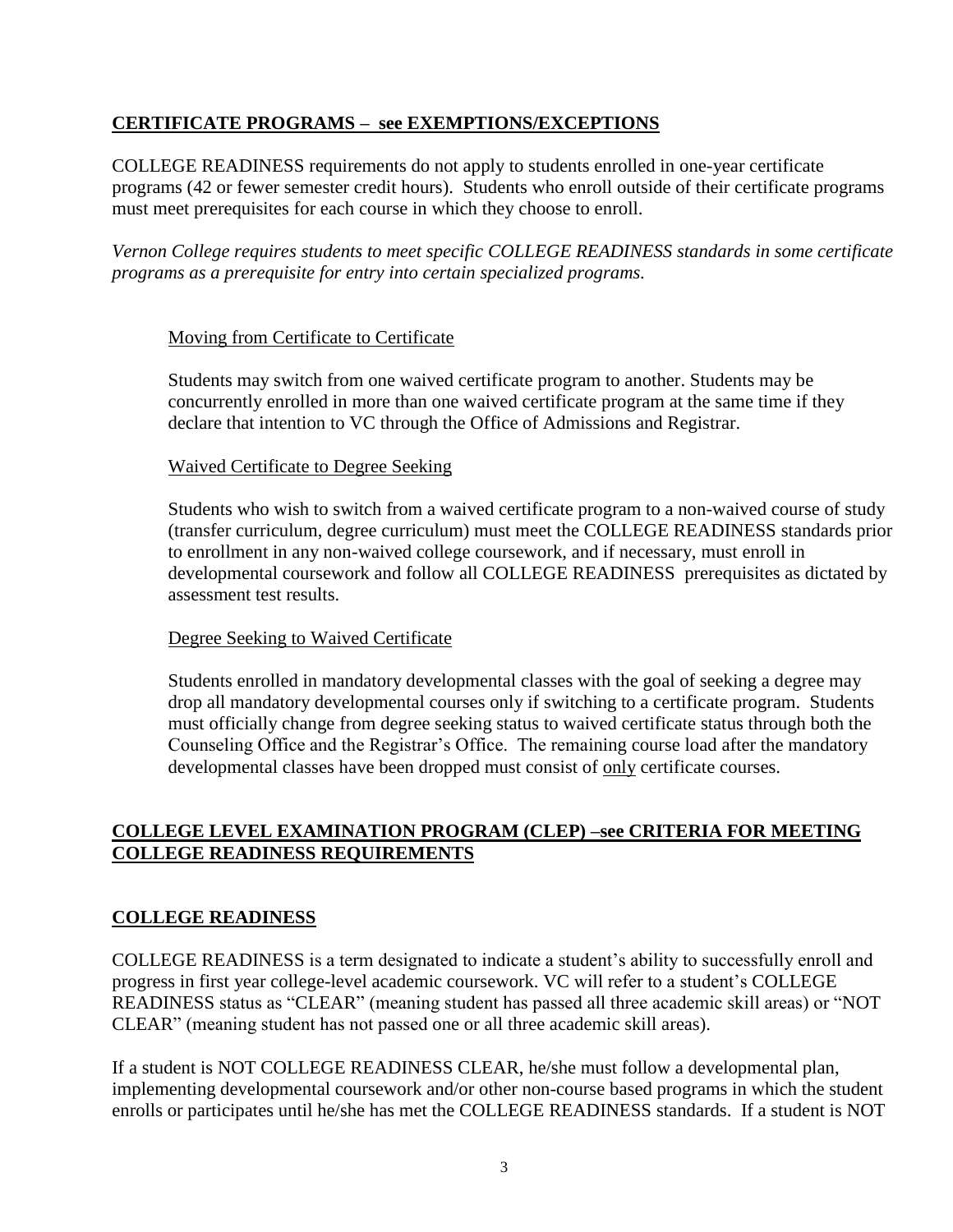COLLEGE READINESS CLEAR he/she must submit a completed Trial Schedule to a VC Counselor for signed approval prior to registration.

Being COLLEGE READINESS CLEAR indicates the student may prepare a Trial Schedule each semester without seeing a VC counselor. We encourage students to utilize the CSA centers or workforce advisors and then register by Campus Connect or in open registration. All students are strongly encouraged to consult the current Vernon College Catalog for course descriptions with noted prerequisites. The CSA centers are operated on the Vernon and Century City Campuses. Their dates and hours of operation are listed in the class schedule of the upcoming semester. Any questions about the CSA centers should be directed to the Dean of Instruction.

# **COLLEGE READINESS STANDARDS**

For initial testing purposes Texas institutions of higher education may only use the Texas Success Initiative Asssessment. VC will recognize TSI Assessment scores from any accredited Texas institution of high education evaluating COLLEGE READINESS status.

**THECB-approved test and passing standards are: Effective August 26, 2013, the ONLY THECB approved placement test is the Texas Success Initiative Assessment.**

**The passing scores for the Texas Success Initiative Assessment are: Reading – 351 Math- 350 Writing – essay score of 5 or an essay score of 4 with a multiple choice score of 363**

### **COLLEGE READINESS –WAIVED CERTIFICATE PROGRAMS—see CERTIFICATE PROGRAMS**

# **CONCURRENT ENROLLMENT –COLLEGE-LEVEL AND DEVELOPMENTAL COURSES**—

Students who are NOT COLLEGE READINESS CLEAR must continuously participate in developmental coursework or VC-sanctioned contracted non-course based developmental programs until they have achieved the COLLEGE READINESS clearance in all three academic areas noted in the Success Initiative law. In addition to the developmental coursework, the student may also be allowed to take college level courses contingent upon course prerequisites. (For example, a student who has not yet passed the reading and writing portions of the an approved assessment test will not be allowed to enroll in ENGL 1301 Composition I because it has a prerequisite of passing both the reading and the writing portions of the COLLEGE READINESS standards. However, a student who has not yet passed the reading and writing portions of the test would be allowed to enroll in COSC 1301 Introduction to Computing because it does not have any COLLEGE READINESS prerequisites related to it.)

### **CONCURRENT ENROLLMENT – HIGH SCHOOL AND COLLEGE – see HIGH SCHOOL STUDENTS**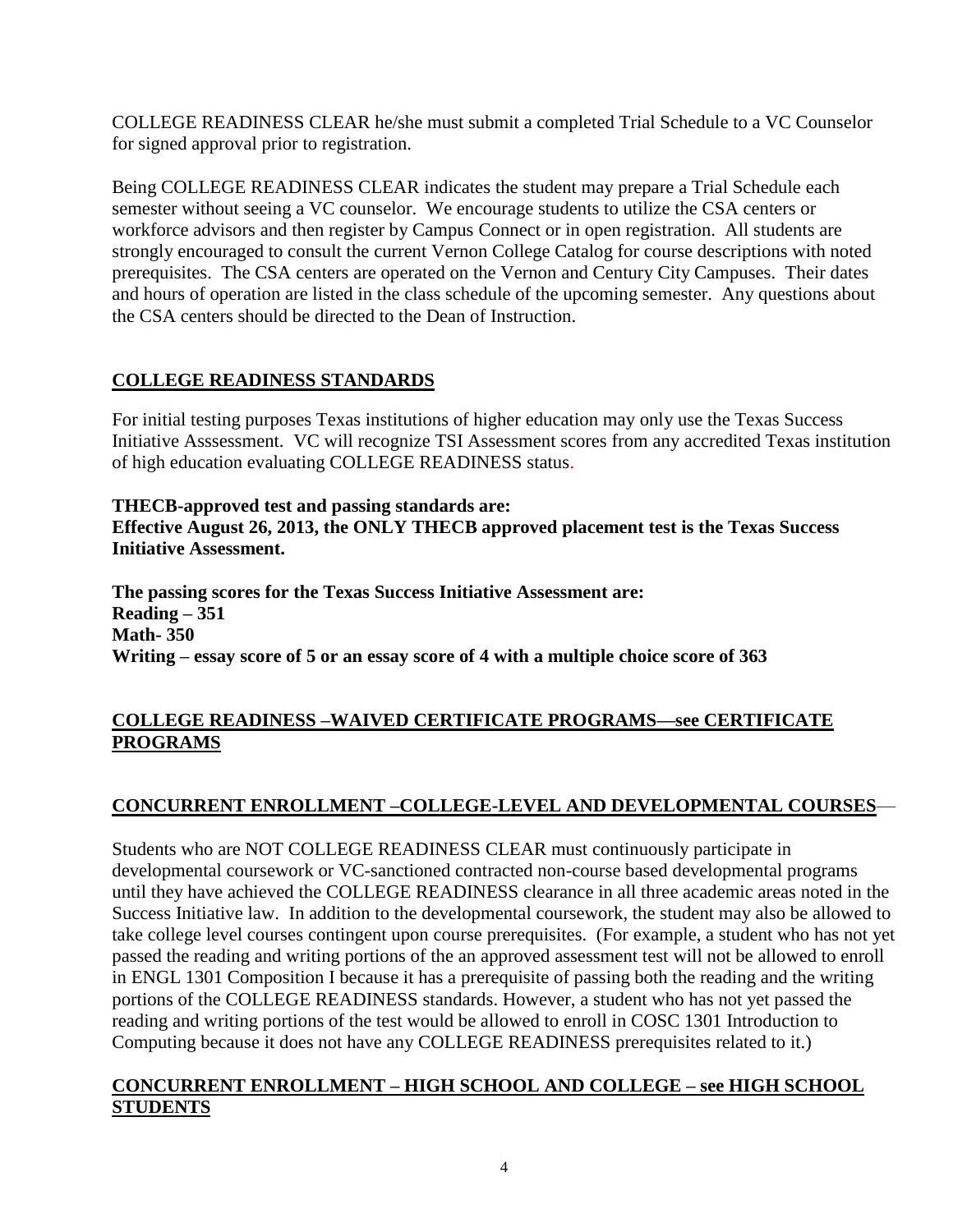# **CONCURRENT ENROLLMENT – MULTIPLE TEXAS PUBLIC INSTITUTIONS OF HIGHER EDUCATION**

VC students can be concurrently enrolled in multiple Texas public institutions of higher education. However, VC students must take appropriate developmental courses or participate in other non-coursed based developmental programs through VC. Being concurrently enrolled in another institution's developmental program will not satisfy the VC enrollment requirements for continuous developmental programs.

# **COST OF THE TEST**

The Texas Success Initiative Assessment taken at Vernon College will cost \$30 for all three sections of the test taken together and \$10 for each individual section (reading, writing, or math) taken separately.

# **CRITERIA FOR MEETING COLLEGE READINESS STANDARDS**

Effective Fall 2013, a student may demonstrate college readiness by meeting or exceeding the Board approved single statewide standard set forth in Rule 4.57: Mathematics – 350, Reading – 351, and Writing – Essay score of 5 OR an essay score of 4 with a multiple choice score of 363. With the implementation of the new TSI Assessment on the first day of class of Fall 2013 Texas institutions will no longer have the authority to raise college readiness standards. A student meeting or exceeding the standards must be allowed to enroll in any entry-level course in the applicable subject areas. In addition, students may also demonstrate college readiness through the following approved alternatives set forth in Rule 4.59.

- Successful completion of developmental education courses/interventions, including non course competency based options (NCBO's)
- Successful completion of a college level course accepted by the receiving institution as transfer or dual credit.
- The THECB has defined successful completion as a grade of A,B,C or Pass/Credit.

### **If a student has Texas public college or university transcripts that show prior completion of courses that are identified to show COLLEGE READINESS:**

- The student must provide Vernon College with transcripts from accredited Texas Public Institutions of Higher Education which clearly show coursework and grades.
- The Vernon College Student Services Office and/or Admissions Office will determine if the earned credit will meet the standards below to make the student COLLEGE READINESS CLEAR. A grade of 'C' or better in each identified course will be required for the student to be eligible for this provision.
- For the reading and writing portions of the standard the student must have received credit in one academic transfer course that has a TSI requirement of reading and writing.
- For the math portion of the COLLEGE READINESS standard the student must have received credit in one academic course that has a TSI requirement of math.

Individual College Level Examination Program (CLEP) scores generally will not be considered for evaluation of COLLEGE READINESS as mandated by the Texas Success Initiative. If a student has a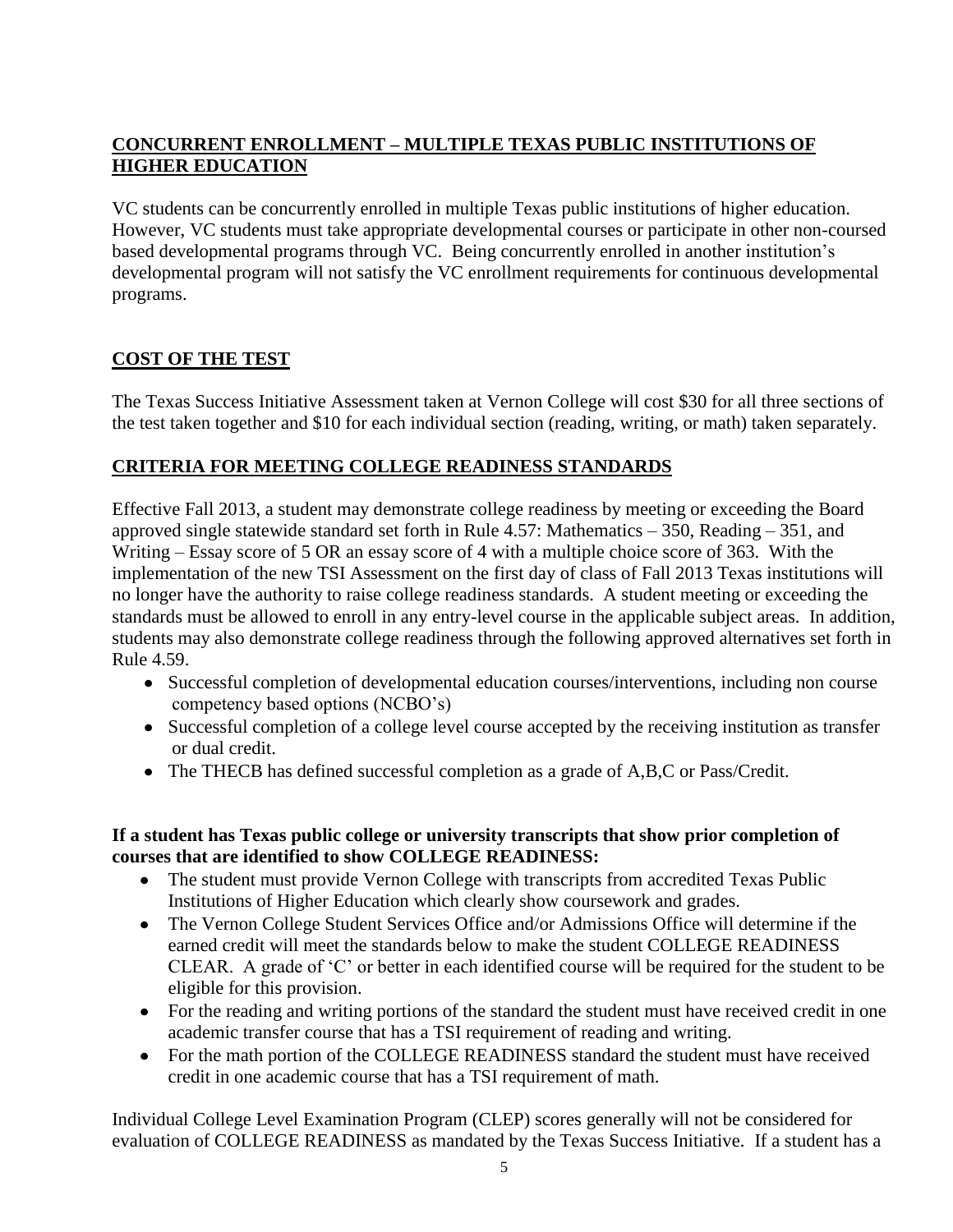previous college transcript that clearly shows transcribed CLEP credit for one or more of the specific academic courses described above, Vernon College will assess the CLEP scores for COLLEGE READINESS. CLEP tests completed through the Vernon College Testing Center will not be awarded as credit on the student's VC transcript until the student has completed six semester hours at Vernon College. Therefore, CLEP tests taken at Vernon College are not immediately eligible for use as TSI clearance.

Advanced Placement (AP) and International Baccalaureate (IB) programs administered through public high schools, with previous college transcripts that show the transcribed credit awarded from these programs, will be considered in the same format as CLEP.

### **DEAF STUDENTS –see EXEMPTIONS/EXCEPTIONS; SPECIAL TESTING ACCOMMODATIONS**

### **DEVELOPMENTAL EDUCATION – see ATTENDANCE FOR DEVELOPMENTAL ACTIVITIES; DEVELOPMENTAL EDUCATION PLAN**

The Texas Success Initiative mandates that an institution of higher education may refer a student to developmental coursework as considered necessary by the institution to address a student's needs in ensuring COLLEGE READINESS to perform first year college-level academic coursework. An institution of higher education cannot require enrollment in developmental coursework if a student has been previously determined by any institution of higher education to have met COLLEGE READINESS standards.

Vernon College policy stipulates that a student who is not COLLEGE READINESS clear must test a minimum of one time in each area of reading, writing, and mathematics. A student may only retest using the TSI Assessment and student can choose to re-test as many times he/she chooses.

### **DEVELOPMENTAL EDUCATION PLAN (provided by the Office of Instructional Services)**

In order to promote student success at Vernon College (VC) and to comply with the mandate of the Texas Higher Education Coordinating Board (THECB), VC implemented a Developmental Education Plan. Specific components of the Plan include:

- *1.* Provide for quality and accountability of the Developmental Education Program.
- *2.* Promote improvement in, and the effective delivery of, the Developmental Education Program.
- *3.* Describe the path students must take to meet the requirements of the Texas Success Initiative (TSI).
- *4.* Include advising programs to advise students at every level of undergraduate courses and degree options appropriate for the individual student.
- *5.* Specify when a student shall begin developmental education.
- *6.* Specify what developmental education must be taken.
- *7.* Specify when the student has successfully completed all required developmental work.
- *8.* Include policies to require and monitor students' participation in appropriate developmental education courses and/or other types of programs until such students have fulfilled the requirements of the TSI.
- *9.* Include provisions for transferring students.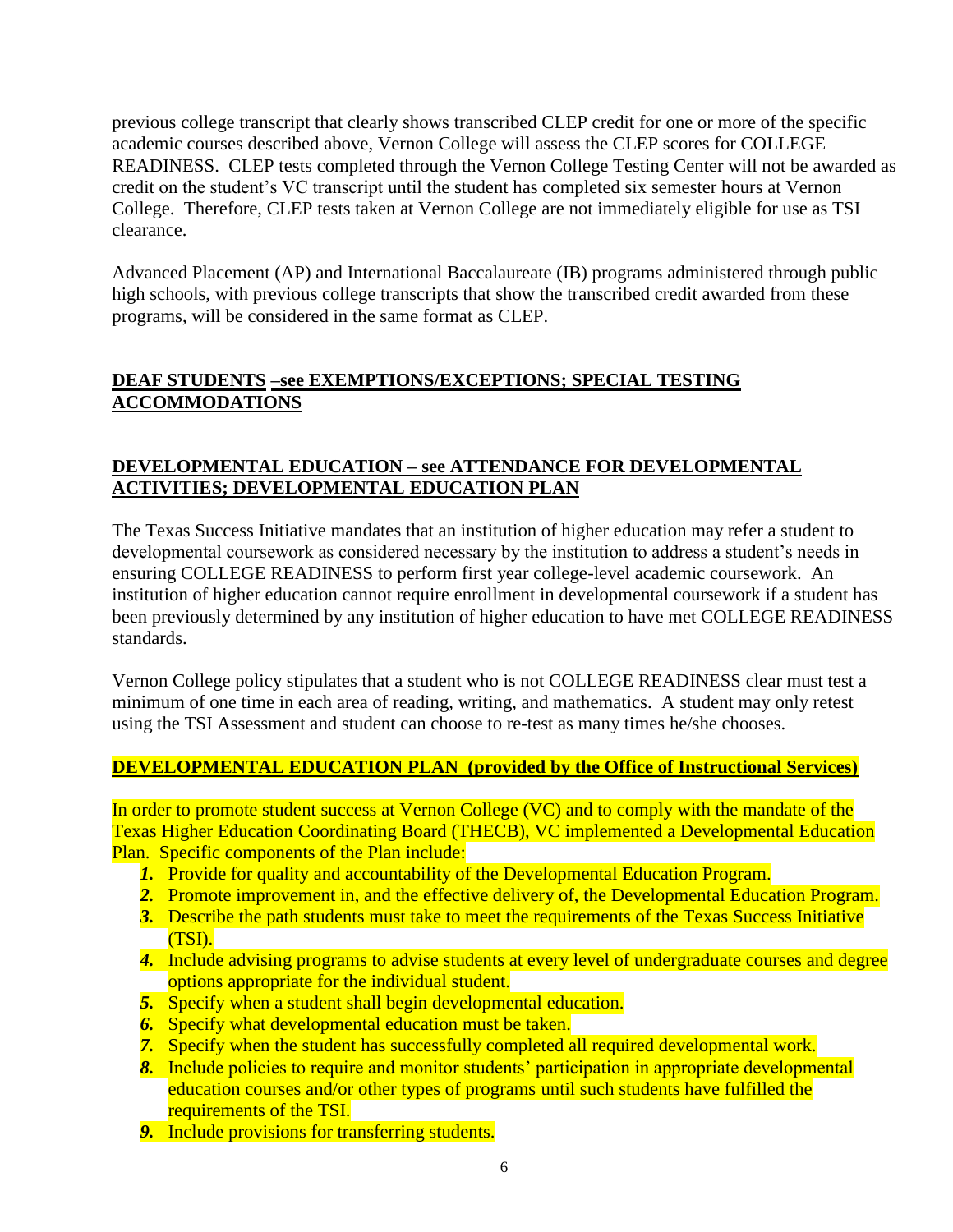- *10.* Include the test instruments and performance levels to be used to assess and place students into a developmental education program or into collegiate-level courses.
- **11.** Include the circumstances under which a student who does not pass all areas of an assessment may, before completing a developmental education program or passing all areas of assessment, enroll in college-level coursework.
- *12.* Include the requirements for student completion of a required developmental program.
- *13.* Include mechanisms and standards to evaluate and measure the effectiveness of the institution's developmental education program.

The complete Vernon College Developmental Education Plan is on file and accessible through the Office of the Dean of Instructional Services in the Osborne Administration Building on the Vernon Campus.

### **DIAGNOSTICS**

Information about the diagnostics of the Texas Success Initiative Assessment can be found on the THECB website or the College Board website.

### **DISABLED STUDENTS – see SPECIAL TESTING ACCOMMODATIONS**

### **DISTANCE LEARNING**

The COLLEGE READINESS standards under the Texas Success Initiative law apply to individuals involved in distance learning coursework with VC. Distance Learning at VC includes, but is not limited to Internet courses, Interactive Video classes, and on site (high school learning centers) courses. VC does not offer correspondence courses. The COLLEGE READINESS standards also apply to courses taken through the Virtual College of Texas (VCT), regardless if Vernon College is the host school or provider school. VCT students must meet course prerequisites and mandatory developmental enrollment as stipulated by Vernon College/Texas Success Initiative policies.

# **DUAL CREDIT COURSES – see HIGH SCHOOL STUDENTS**

#### **EXEMPTIONS / EXCEPTIONS**

A new Vernon College student may demonstrate his/her COLLEGE READINESS through THECBapproved testing exemptions. A college student providing official college transcripts indicating TASP/TSI exemption status prior to September 01, 2003, will be considered COLLEGE READINESS CLEAR. If a student is exempt, there is no requirement to enter developmental education or pass an assessment test– even if the student was previously tested and failed one or more portions of an approved THECB assessment test.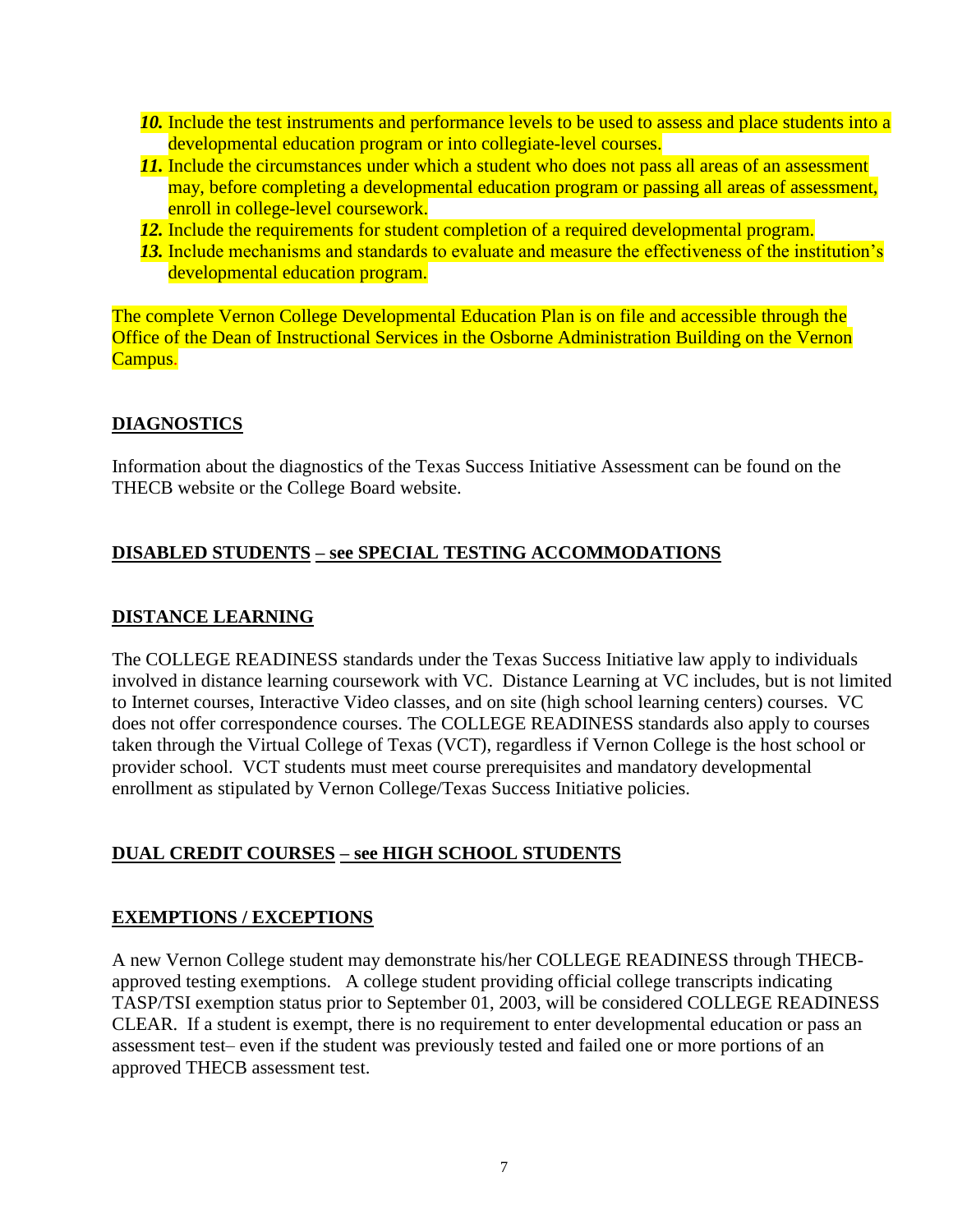Exemptions from taking an entry assessment test include:

- ACT, SAT, or TAKS, STAAR EOC exit level scores that meet THECB standards;
- Student previously graduated with an Associate or Baccalaureate degree from an accredited institution of higher learning;
- Student is enrolling in a certificate program of one year or less;
- Student is serving on active duty in the United States Armed Forces or Texas National Guard;
- Student is currently serving in a reserve unit of the United States Armed Forces and had served for at least three years in a reserve unit prior to college enrollment;
- Student, who on or after August 1, 1990, was honorably discharged, retired, or released from active duty in the United States Armed Forces or the Texas National Guard, or as a member of the Reserve units of the United States Armed Forces;
- Student who transfers to a public Texas institution of higher education from a private or independent institution of higher education or an accredited out-of-state institution of higher education and who has satisfactorily completed college-level coursework will be exempt for portions of the TSI law if at Vernon College that coursework would have a prerequisite of reading, writing and/or math. A student may be TSI clear in reading and writing but not clear in math or vice versa.

There may be occasions when a student is erroneously declared exempt. When such an error has been made, institutions must determine the circumstances and take appropriate action. The "once exempt, always exempt" provision is applicable only if the exemption was valid in the first place.

### *ACT/SAT/TAKS/STAARS EOC*

Students who meet the following standards may be exempt from taking an entry assessment test if they have valid ACT, SAT, or TAKS, STAAR EOC scores. It is the student's responsibility to provide official ACT, SAT, and TAKS, and STAAR EOC scores to VC to qualify for an exemption prior to enrollment in any college-level courses and prior to expiration of those specific scores.

| Name of Test         | Composite<br>Score | English/Verbal<br>Scores | <b>Math Scores</b> | <b>Expiration Date</b><br>(Time limit is set from<br>testing date, not high |
|----------------------|--------------------|--------------------------|--------------------|-----------------------------------------------------------------------------|
|                      |                    |                          |                    | school graduation date)                                                     |
| <b>SAT</b>           | Combined 1070      | 500 (CR-Critical         | 500                | 5 years                                                                     |
|                      |                    | Reading score)           |                    |                                                                             |
| <b>ACT</b>           | 23<br>Composite    | 19                       | 19                 | 5 years                                                                     |
| <b>TAKS Exit</b>     | N/A                | 2200 with                | 2200               | 5 years                                                                     |
| Exam taken           |                    | Writing                  |                    |                                                                             |
| in $11^{th}$ Grade** |                    | Composition              |                    |                                                                             |
|                      |                    | Sub-score of 3           |                    |                                                                             |
| <b>STAAR EOC</b>     | N/A                | Level II $(2000)$        | Level II $(4000)$  | 5 years                                                                     |
|                      |                    | on reading               | on Algebra II      |                                                                             |
|                      |                    | AND writing)             | EOC exam           |                                                                             |
|                      |                    | on English III           |                    |                                                                             |
|                      |                    | EOC exam                 |                    |                                                                             |

The minimum exemption standards for these tests are:

NOTE: "Residual" ACT and SAT scores are not valid for COLLEGE READINESS standards.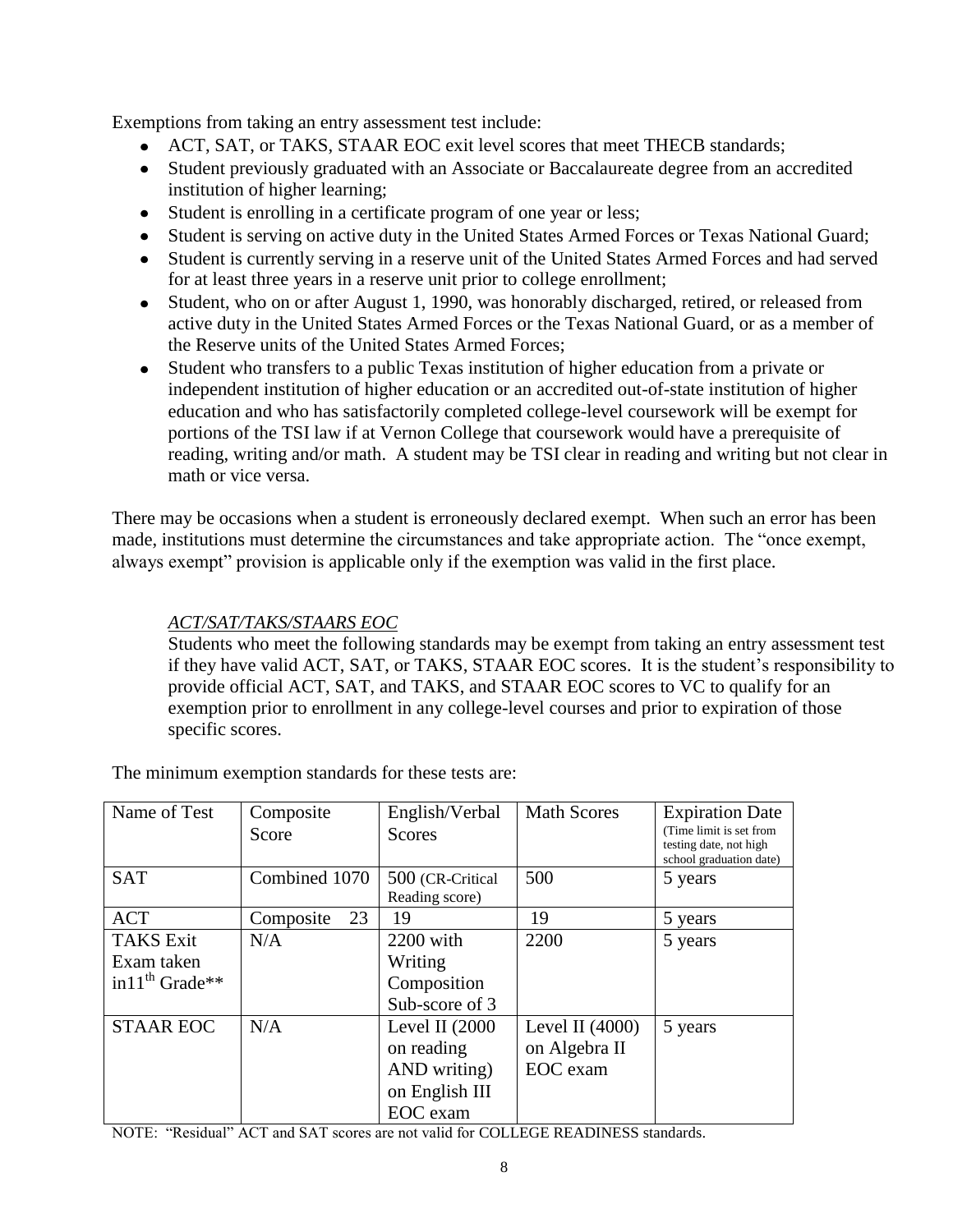Exemptions based on ACT, SAT, or TAKS scores must be associated with actual enrollment in college. As an open admissions college, VC will accept hand carried score reports when advising for placement into courses. However, the student must provide official scores to VC as soon as possible, but no later than the end of the first semester of enrollment, in order to be officially COLLEGE READINESS cleared. VC will accept ACT and SAT scores that are reported on an official high school or college transcript.

These exemptions are time limited as noted in preceding chart. The time limit begins from initial testing dates, not the student's high school graduation date. Students who are enrolling for the first time in a Texas public institution of higher education after those periods have elapsed will have to meet COLLEGE READINESS standards through assessment testing or by meeting other exemptions previously listed.

#### *Associate or Baccalaureate Degree from an Institution of Higher Learning*

Students claiming this exemption must provide *official* transcripts that clearly indicate degree status. As an open admissions college, VC will accept hand carried transcripts when advising for placement into courses. However, the student must provide official scores to VC as soon as possible, but no later than the end of the first semester of enrollment, in order to be officially COLLEGE READINESS cleared.

#### *Certificate Programs of One Year or Less*

Students enrolled in VC's Level-One certificate programs (or the Licensed Vocational Nursing certificate program) are exempt from COLLEGE READINESS requirements as long as they remain within the curriculum specified for each certificate program. (Level one certificate programs contain 42 or fewer semester credit hours.)

#### *Active Duty Military – U.S. Armed Forces or Texas National Guard*

Students claiming this exemption must provide copies of an approved tuition assistance form from the Base Education Office or a valid military ID card proving current active duty status.

#### *Current Reserve Military – U.S. Armed Forces or Texas National Guard*

Students claiming this exemption must provide copies of a valid military ID card proving current status. Students will also be required to provide VC with official verification of reserve status at least three years prior to college enrollment.

#### *Honorably Discharged, Retired, or Released Active Duty Military, Reserve Military, and Texas National Guard, On or After August 1, 1990*

Students claiming this exemption must provide copies of his/her DD214 form for the U.S. Armed Forces or the NGB 295 form for the Texas National Guard.

#### **PLEASE NOTE: THE VC OFFICE OF ADMISSIONS AND OFFICE OF STUDENT SERVICES RESERVE THE RIGHT TO ACCEPT ALTERNATE FORMS OF PROOF OF MILITARY SERVICE.**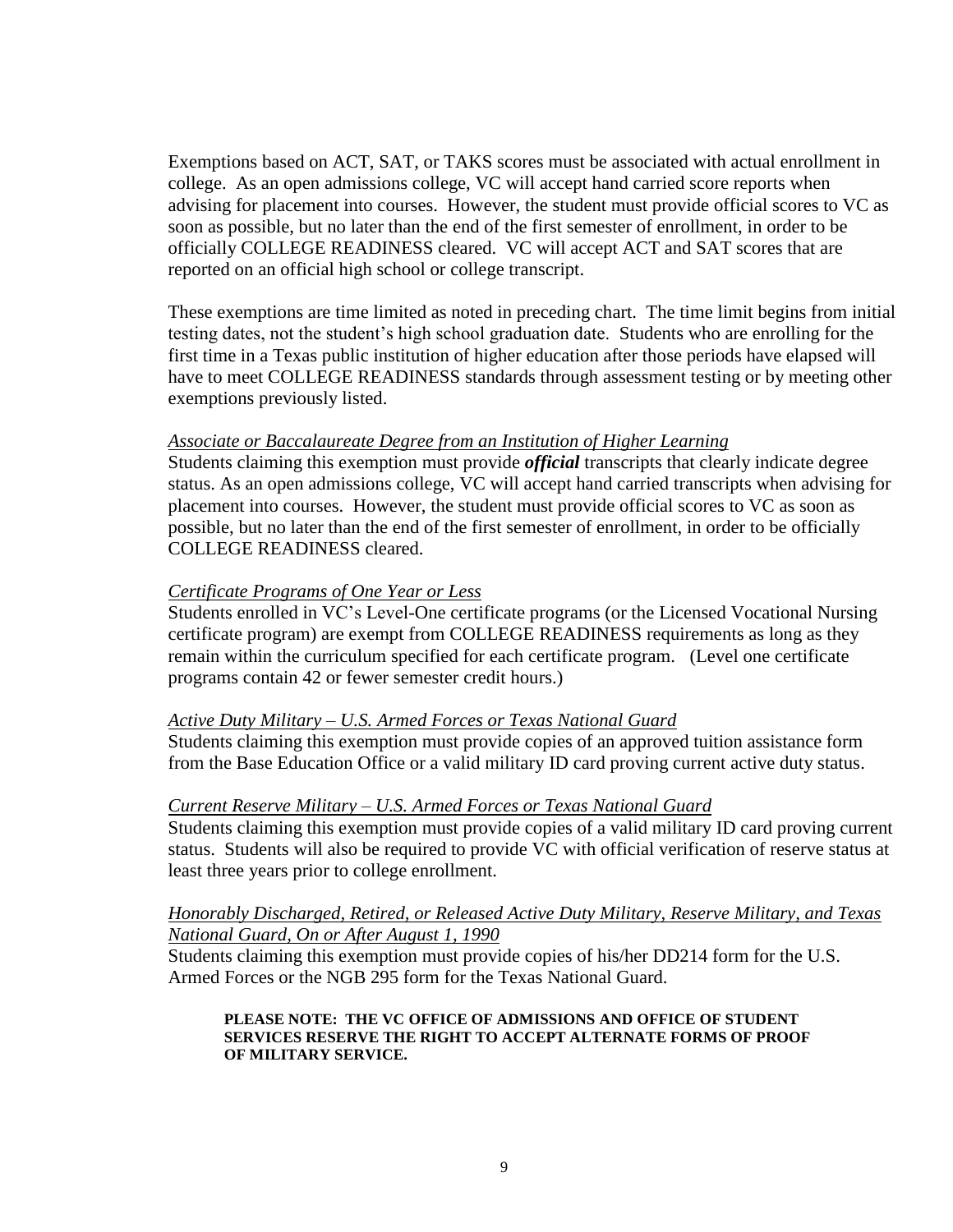*Transfer Students from an Accredited Private or Independent Institutions of Higher Education or Accredited Out-of-State Institutions of Higher Education*

Student who transfers to a public Texas institution of higher education from a private or independent institution of higher education or an accredited out-of-state institution of higher education and who has satisfactorily completed college-level coursework will be exempt for portions of the TSI law if at Vernon College that coursework would have a prerequisite of reading, writing and/or math. A student may be TSI clear in reading and writing but not clear in math or vice versa.

Students claiming this exemption must provide *official* transcripts that clearly indicate completed coursework. As an open admissions college, VC will accept hand carried transcripts when advising for placement into courses. However, the student must provide official transcripts to VC as soon as possible, but no later than the end of the first semester of enrollment, in order to be officially COLLEGE READINESS cleared.

# **EXPIRATION OF THECB-APPROVED ASSESSMENT TEST SCORES**

Any student who has achieved the minimum passing standards of a THECB-approved assessment test prior to August 26, 2013, or the Texas Success Initiative Assessment after August 26, 2013, will be noted as COLLEGE READINESS CLEAR **provided** the student is enrolling or has enrolled in an accredited institution of higher learning no later than five years from the date the test is taken and the set score level is achieved. A student who is enrolling for the first time in a public institution of higher education after the five-year period has elapsed must comply with all Texas Success Initiative (TSI) and COLLEGE READINESS provisions. The five-year period will begin on the date when the minimum passing standard is achieved on each test section.

# **HIGH SCHOOL STUDENTS**

High school students who wish to enroll in college-level courses are subject to COLLEGE READINESS requirements as follows:

- High school students are eligible for authorized exemptions to COLLEGE READINESS requirements.
- High school students who do not meet the criteria for COLLEGE READINESS exemptions and plan to enroll in dual credit courses or are concurrently enrolled must take the Texas Success Initiative Assessment for COLLEGE READINESS purposes prior to enrolling in college-level coursework.
- $\bullet$ High school students who do not meet all COLLEGE READINESS standards are not required to take developmental classes while in high school. However, the student cannot enroll in college-level classes related to the portions of the assessment test that have not been passed.
- The current Vernon College Catalog stipulates enrollment and admissions standards for  $\bullet$ concurrently enrolled high school students who wish to take waived certificate courses.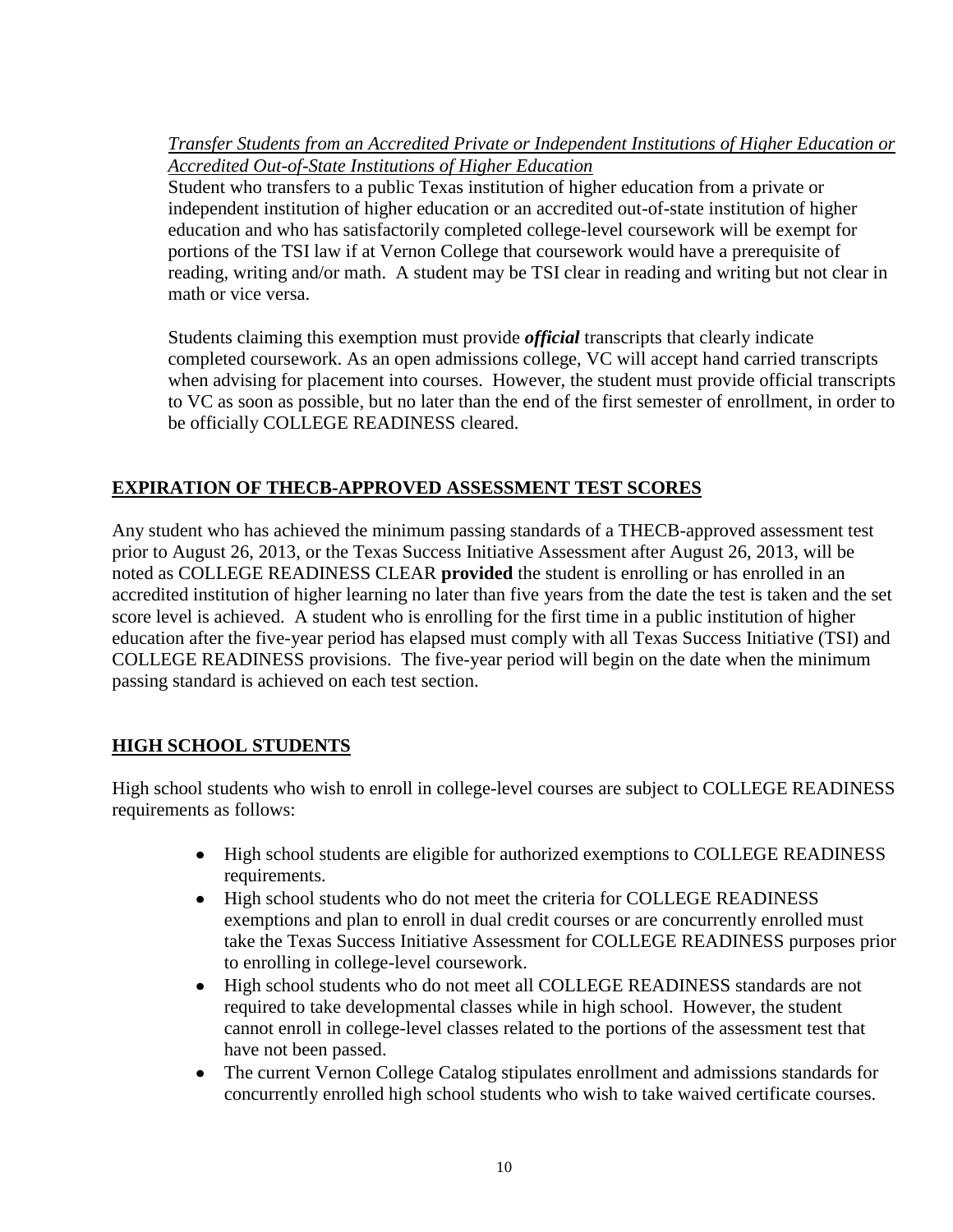### **HOME SCHOOL STUDENTS – see UNACCREDITED HIGH SCHOOL OR HOME STUDY PROGRAMS**

# **HOW MANY TIMES CAN THE TEST BE TAKEN**

There is no limit on the number of times or time limit when a student can take the Texas Success Initiative Assessment.

# **INDIVIDUAL DEVELOPMENTAL PLAN**

Every student who fails to meet the minimum passing standards for the Texas Success Initiative Assessment will develop a plan with the Vernon College Counselor which shall include:

- Career advising
- Course based and non course based remediation
- Campus and/or community resources
- Degree plan or plan of study
- Regular interactions between the student and designated point of contact
- Registration and next steps
- Differentiated placement

This plan will outline the appropriate measures and steps to determine COLLEGE READINESS for each student.

### **INITIAL TESTING – see DEVELOPMENTAL EDUCATION AND HOW MANY TIMES CAN THE TEST BE TAKEN**

# **INSTITUTIONAL REPORTING**

Each institution of higher education shall report annually to the THECB on the success of its students and the effectiveness of its Texas Success Initiative Plan. The THECB shall evaluate the effectiveness of the Texas Success Initiative on a statewide basis and with respect to each institution of higher education.

VC will adhere to designated THECB reporting requirements by including in its report the students' grades in developmental courses and non-coursed based developmental programs as well as the initial college courses taken after completion of the students' Individual Developmental Plans.

### **INTERNATIONAL BACCALAUREATE (IB)PROGRAMS – see CRITERIA FOR MEETING COLLEGE READINESS REQUIREMENTS**

# **INTERNET COURSES – see DISTANCE LEARNING**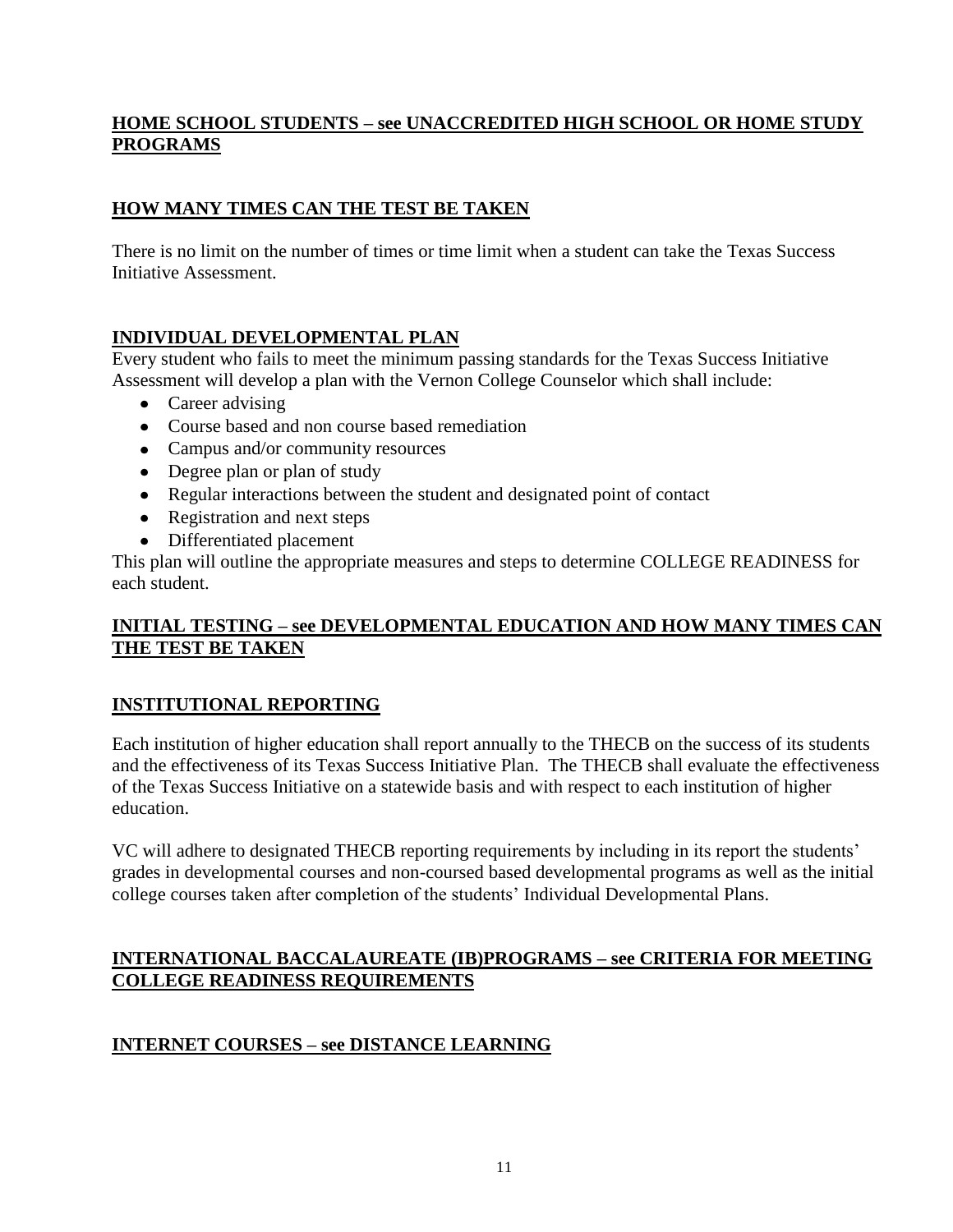# **NON-COURSE-BASED DEVELOPMENTAL EDUCATION – see DEVELOPMENTAL EDUCATION**

The Texas Success Initiative (TSI) stipulates that each institution of higher education will develop noncourse based programs in addition to developmental coursework. Please refer to the Developmental Education Plan in the Office of the Dean of Instruction for specific information on non-course based developmental programs. VC reserves the right to modify the VC Developmental Plan at any time.

# **PRE-ASSESSMENT ACTIVITY**

### **Mandatory Pre-Assessm**e**nt Activity**

Students must participate in a Pre-Assessment Activity before taking the TSI Assessment. Colleges or universities are required to provide the Pre-Assessment Activity and to document students' participation. Students will not be allowed to take the TSI Assessment until they have completed the Pre-Assessment activity.

The activity includes the following:

- An explanation of the importance of the TSI Assessment
- Practice test questions and feedback
- An explanation of all of the developmental education options available to students who don't meet the minimum passing standard
- Information on campus and community resources that will help students to succeed in college

Students should take advantage of free sample questions that are designed to familiarize them with the types of questions asked on the TSI Assessment. To access the full sample questions document visit: [http://media.collegeboard.com/digitalServices/pdf/accuplacer/accuplacer-texas-success-initiative-assessment-sample](http://media.collegeboard.com/digitalServices/pdf/accuplacer/accuplacer-texas-success-initiative-assessment-sample-questions.pdf)[questions.pdf](http://media.collegeboard.com/digitalServices/pdf/accuplacer/accuplacer-texas-success-initiative-assessment-sample-questions.pdf)

# **PREREQUISITES**

Prerequisites for each VC course are listed in the current VC catalog along with each course description.

# **PRIVATE/OUT-OF-STATE HIGH SCHOOL STUDENTS - see HIGH SCHOOL STUDENTS**

# **REPORTING– see INSTITUTIONAL REPORTING**

# **SPECIAL TESTING ACCOMMODATIONS**

Special Accommodations for the Texas Success Initiative Assessment test are made through Vernon College. All questions or requests should be directed to the Director of Special Services. Students should be prepared to provide documentation of disabilities and needs. The Texas Success Initiative Assessment is an untimed test. All testing accommodations are arranged with the Testing Coordinator by the Director of Special Services.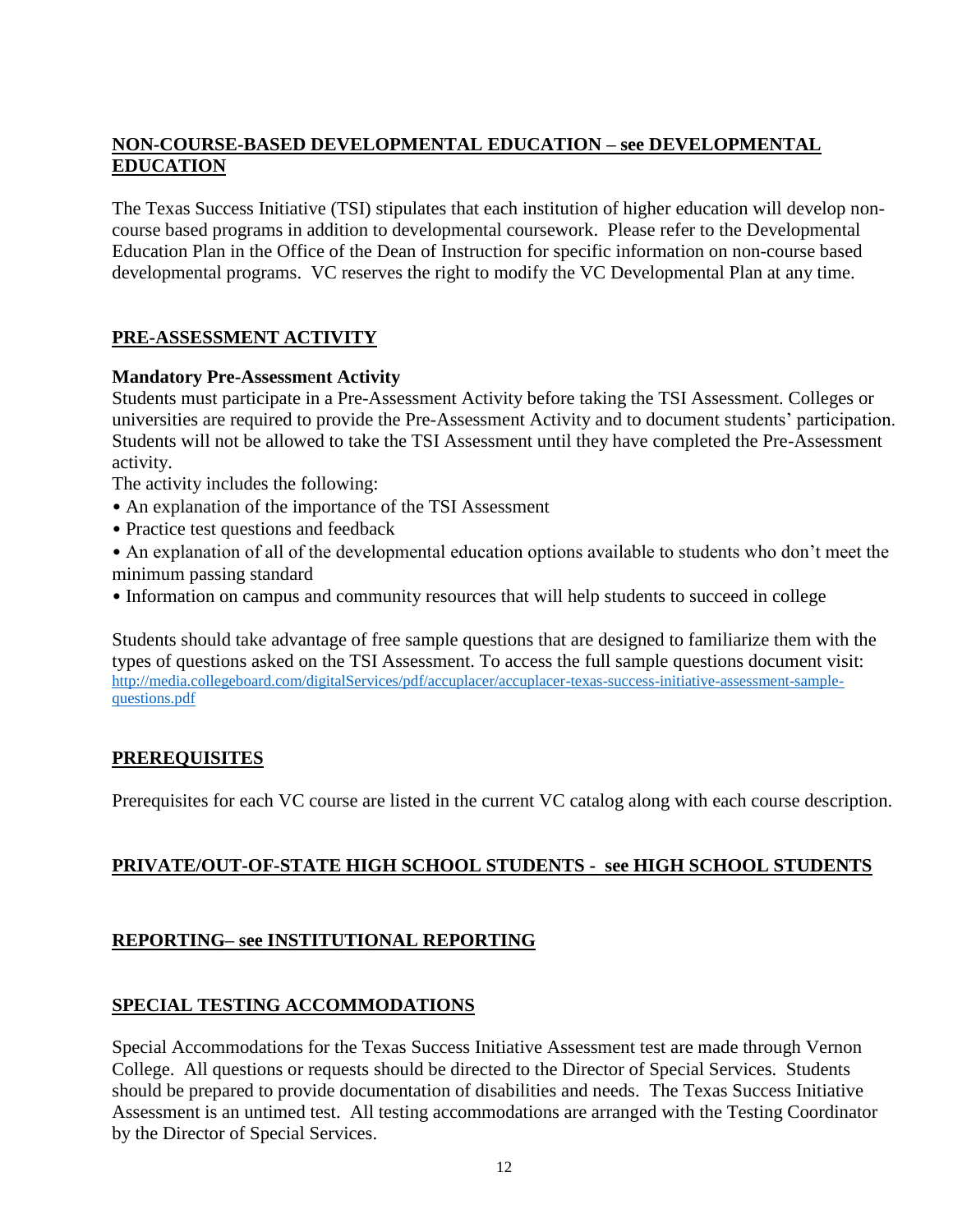### **TESTING STANDARDS FOR COLLEGE READINESS**

**THECB-approved test and passing standards are: Effective August 26, 2013, the ONLY THECB approved placement test is the Texas Success Initiative Assessment (TSIA).**

**The passing scores for the Texas Success Initiative Assessment are: Reading – 351 Math- 350 Writing – essay score of 5 or an essay score of 4 with a multiple choice score of 363**

### **TESTING INFORMATION**

Information will be printed annually in the VC catalog relating to the testing and developmental requirements of the Texas Success Initiative Program and the rules adopted by the THECB. This information will also be published on the Vernon College website as to allow more timely publication of rule changes or additional information.

### **TEXAS SUCCESS INITIATIVE (TSI) POLICY MANUAL**

The Vernon College Texas Success Initiative (TSI) Policy Manual provides information on Vernon College institution specific policy regarding the state law.

# **TEST ADMINISTRATION**

Texas Success Initiative Assessment test scores become permanent once the student enrolls in college and is entered on the student's official college transcript. A student is not required to complete a course; he/she must only stay enrolled past the official count day and can receive a "W." The test scores will then be permanent on the transcript.

### **TEXAS SUCCESS INITIATIVE (TSI) PROGRAM**

The Texas Success Initiative (TSI) is mandated by the Texas State Legislature effective September 1, 2003, and then updated August 26, 2013. The program is set up to assess a student's COLLEGE READINESS for first year college-level academic courses. It requires an assessment of the student's basic academic skills in the areas of reading, writing, and math. The TSI law also requires that each Texas college or university provides pre-assessment activities, testing, academic advising and individual developmental plans for students who have not reached COLLEGE READINESS level. Each institution of higher education will implement developmental coursework and/or other non-course based programs in which the student enrolls or participates until he/she has met the COLLEGE READINESS standards.